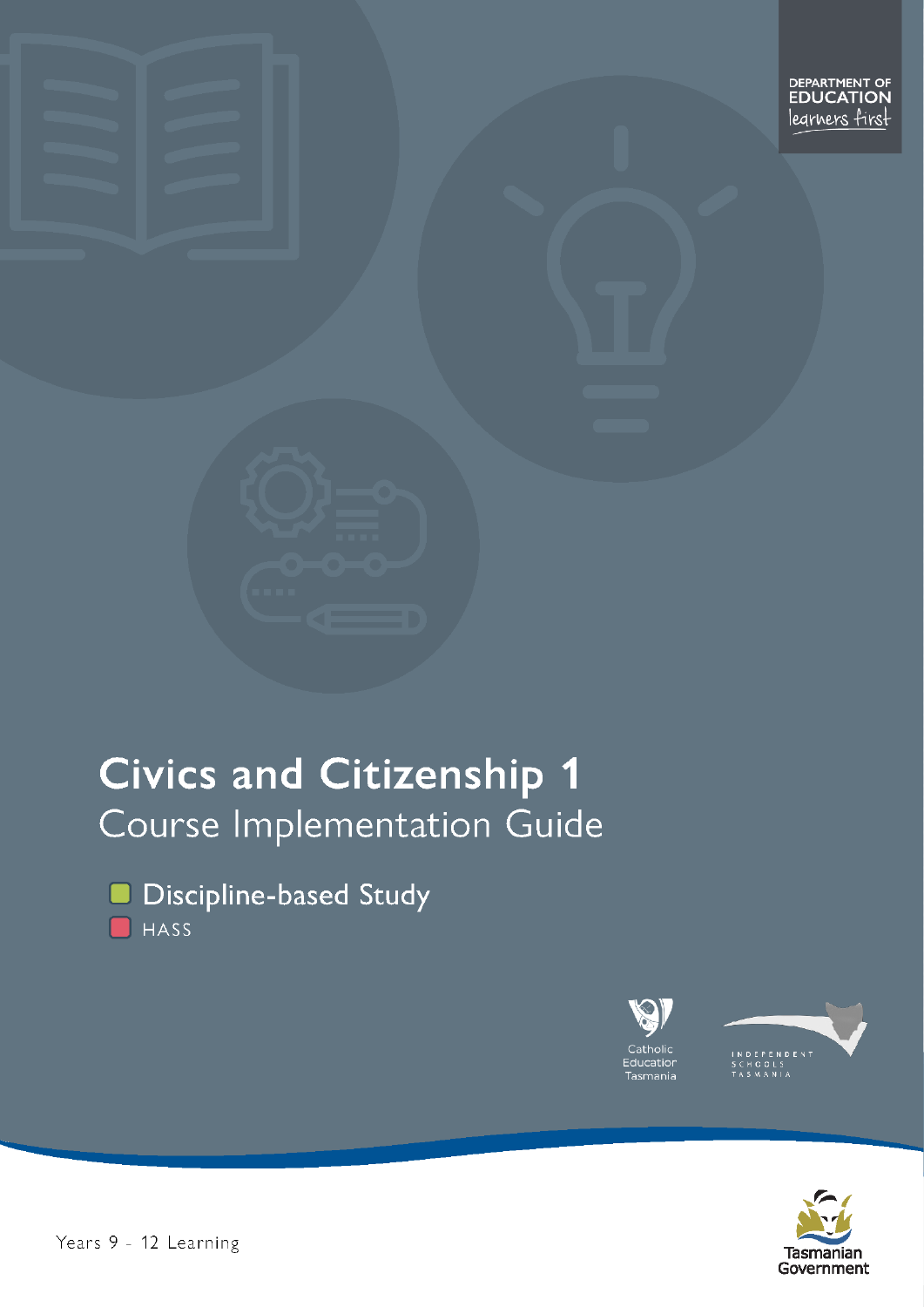## **TABLE OF CONTENTS**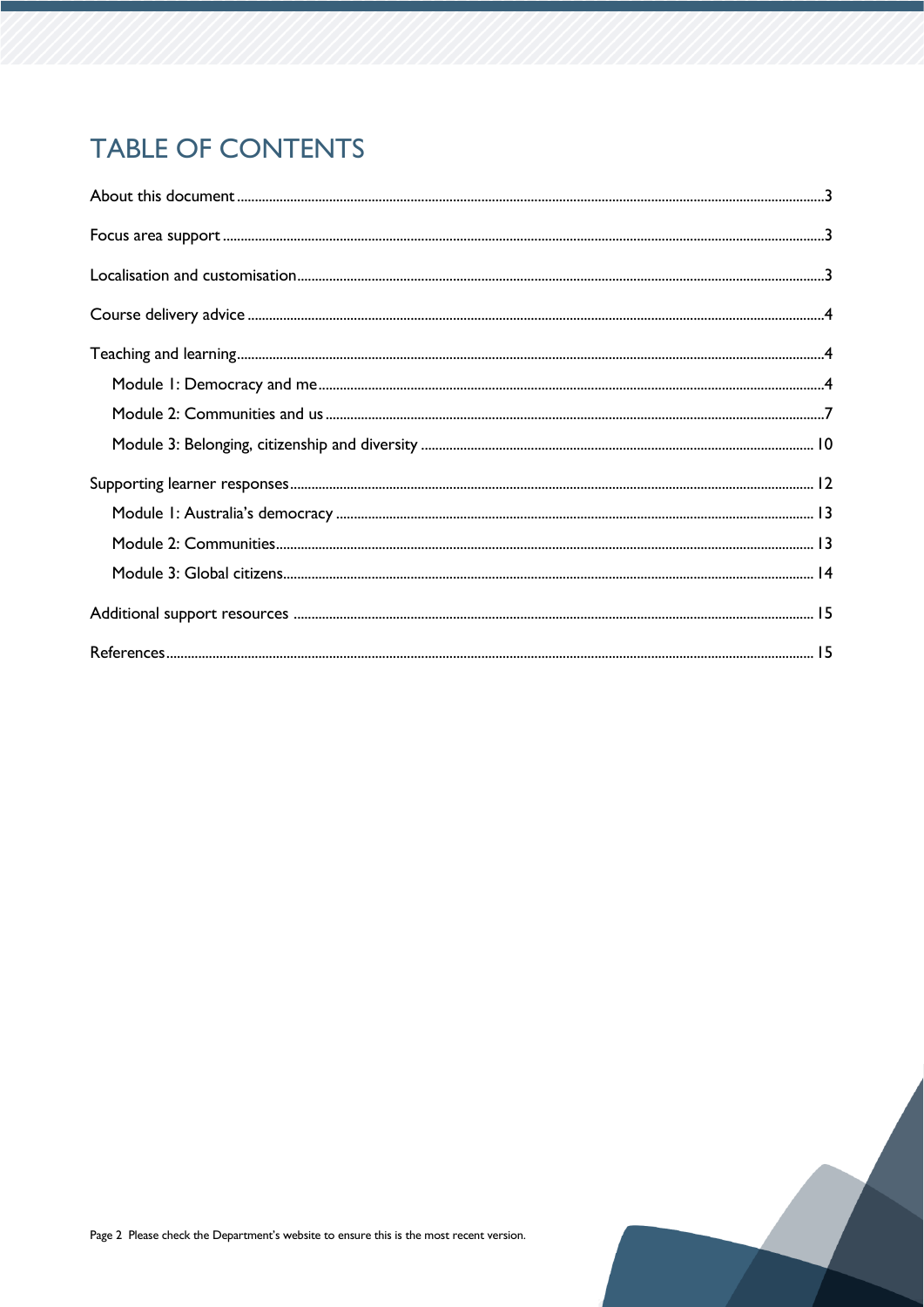# Course Implementation Guide Civics and Citizenship (CVC115122)

## <span id="page-2-0"></span>About this document

This course implementation guide supports the course document<sup>1</sup>. It supports teachers to create active and engaging learning experiences.

The Department of Education's [A Pedagogical Framework](https://documentcentre.education.tas.gov.au/_layouts/15/DocIdRedir.aspx?ID=TASED-1629159896-383) has informed this resource.

## <span id="page-2-1"></span>Focus area support

This is a Discipline-based study course.

Learners will learn about democratic processes, participation and specialised language. For example:

- voting in Australia
- participation in local community groups
- differences between political parties.

Participation in real world applications of learning is a focus. For example, learning about elections through a class election or observing local elections.

## <span id="page-2-2"></span>Localisation and customisation

#### **Localisation**:

- Providers could access local parliamentary offices and members of parliament.
- Involvement with local communities.
- Learners could select a local or localised project for the module 3 work requirement.
- Isolated providers may need to use guest speakers who live outside the local area.
- Virtual guest speakers are a great resource.
- Small classes could consider meeting with another class online.

#### **Customisation**:

Opportunities exist to customise learning and content throughout the course. For example:

- Learners choose topics and modes of presentation for their work requirements.
- Choose local, national and global communities to investigate in module 2.
- Groups choose or design a project in module 3.

Page 3 Please check the Department's website to ensure this is the most recent version.

<sup>&</sup>lt;sup>1</sup> A 'course document' refers to accredited course information on the **TASC** website.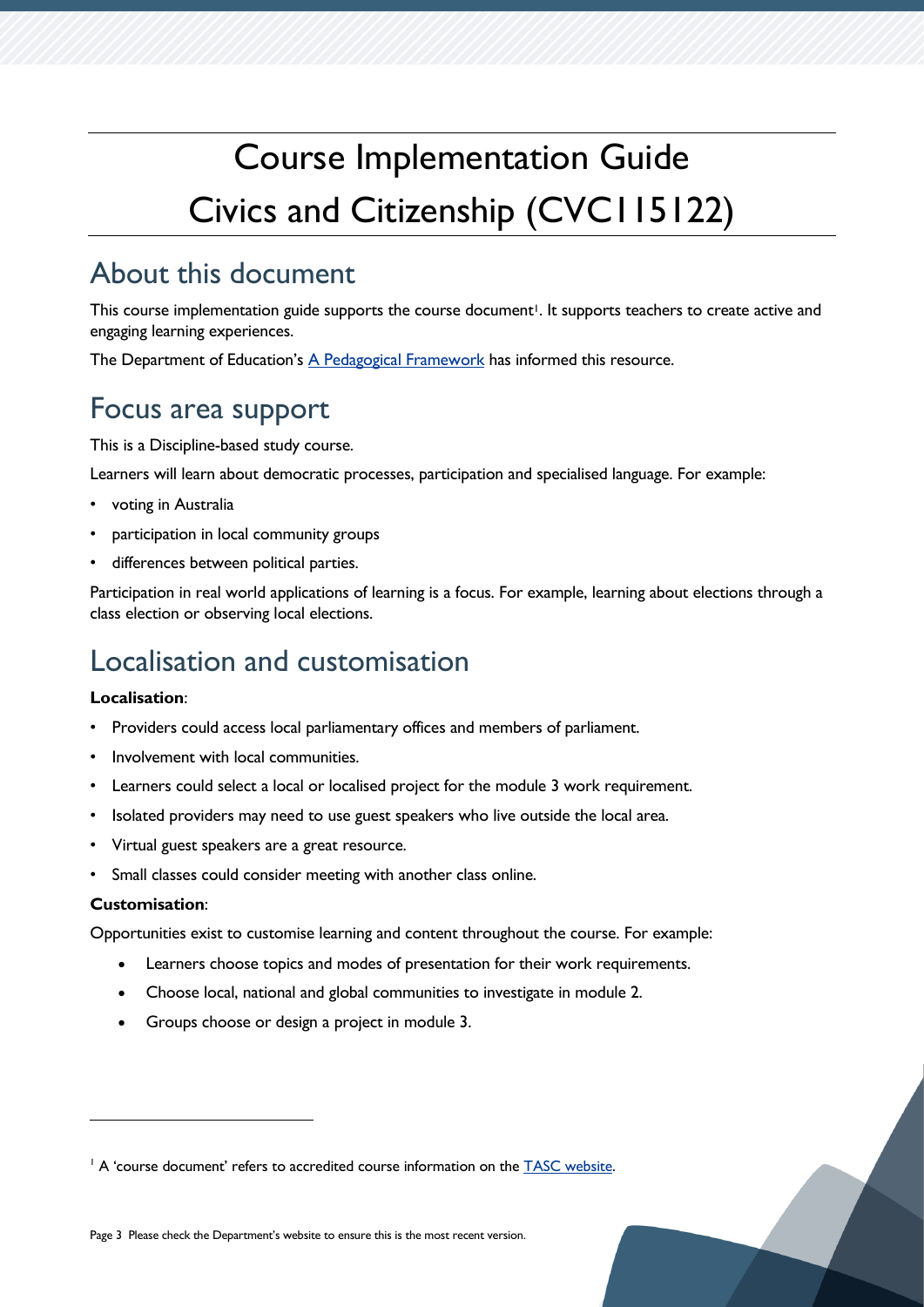## <span id="page-3-0"></span>Course delivery advice

| Module                                                                                                                                                       | <b>Indicative Times</b> |
|--------------------------------------------------------------------------------------------------------------------------------------------------------------|-------------------------|
| Module I - Democracy and me<br>Knowledge and skills should be explicitly taught. Each key knowledge dot-point is<br>of equal importance.                     | 50 hours                |
| Module 2 – Communities and us<br>Knowledge and skills should be explicitly taught. Each key knowledge dot-point is<br>of equal importance.                   | 50 hours                |
| Module 3 – Belonging, citizenship and diversity<br>Knowledge and skills should be explicitly taught. Each key knowledge dot-point is<br>of equal importance. | 50 hours                |

## <span id="page-3-1"></span>Teaching and learning

## <span id="page-3-2"></span>Module 1: Democracy and me

The following learning outcomes are a focus of this module:

- 1. communicate purposefully and appropriately about civics and citizenship
- 2. apply fundamental metacognitive skills and self-management processes individually and collaboratively
- 3. engage practically with learning about civics and citizenship
- 4. manage relationships within the learning environment appropriately
- 5. outline key aspects of diversity and inclusion in Australia's communities and its relationships with the rest of the world
- 6. identify key aspects of Australia's democratic system.

## Module 1: Teaching strategies

Fundamental metacognition skills and self-management processes should be explicitly taught. Processes should allow for these skills to develop throughout the course. For example, including a set of learning strengths and goals.

The application of the learning should be clear to learners. For example, using laws that apply to the learners and the jurisdiction in which they live.

Feedback should be frequent and focus on the:

- learner as the 'owner' of their learning
- teacher as a collaborator and support person.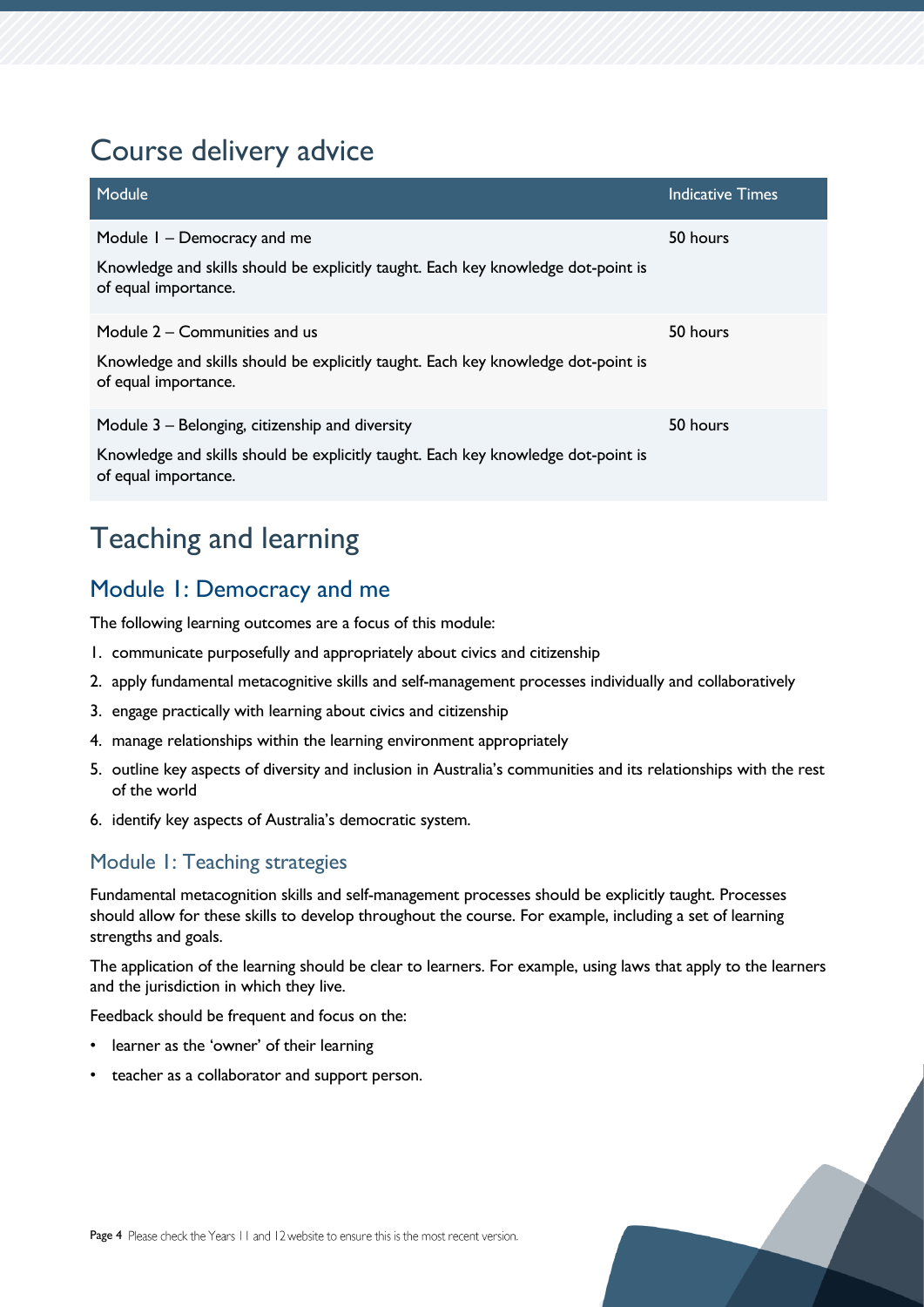## Module 1: Examples of learning activities

#### The why for learners

These activities describe how to help learners set goals and make connections:

- Have learners set goals for their learning about democratic participation. Learners focus on success and learning rather than the completion of tasks. For example, 'I will know what I have to do in the next election', 'I will be able to decide who to vote for'. (As a class, it could be possible to help learners to develop goals around all the learning for the module. Groups focus on different sections of the module and report back to the class with examples. Learners could then develop goals for that content section.) This goal setting task leads to explicit teaching about metacognition.
- Find out learner's individual opinions on a matter impacting them or their local area. Participating in an optional environmental or other social-action event might work. No need for every learner to have an opinion on the same thing). Teach learners the skills to express their opinion or viewpoint effectively and respectfully. For example in an online forum or a letter to the editor.
- Ask learners to remember when they have experienced an unfair rule or law. Make a collection of these unfair rules and laws. This should be done without judgement from others about whether the rule or law was unfair.

#### The what for learners

These activities describe how to help learners to grasp big ideas and key understandings, make links to prior learning and organise new information:

- Look at information about voting on polling day, a video like one of these:
	- [https://www.aec.gov.au/voting/how\\_to\\_vote/](https://www.aec.gov.au/voting/how_to_vote/)
	- https://www.youtube.com/watch?v=RQhCsI-\_ILU
	- [https://www.aec.gov.au/about\\_aec/Publications/easy-read/files/vote-polling-place-easy-eng.pdf](https://www.aec.gov.au/about_aec/Publications/easy-read/files/vote-polling-place-easy-eng.pdf)
- Learners interview an adult to describe their experience of the last time they voted. Learners collate their responses and share them with the class. Learners explore the question – what do I need to know to be able to vote? (Note: revisiting the processes to identify key or essential knowledge is valuable learning).
- Learners explore letters to the editor pages in newspapers and suitable online forums. Look for key or common characteristics of the way people present an opinion in a public forum. Learners focus on the stylistic/structural features and content. If possible, ask contributors why they decided to express their opinion in that forum. Draw out the ideas of purposeful, responsible, effective communication of opinion.
- Collect examples of laws or rules that impact on different people. Start with a focus on laws about democratic participation. The following pieces are opinion not fact and two of them are from the USA:
	- [10 local laws that may be doing more harm than good](https://medium.com/changelab-solutions/10-local-laws-that-may-be-doing-more-harm-than-good-68c8ee8005c5)
	- [Our legal system punished people who are poor](https://equaljusticeunderlaw.org/8-ways-our-legal-system-punishes-people-who-are-poor)
	- [Four laws that have to change immediately.](https://www.smh.com.au/opinion/four-laws-that-have-to-change-immediately-20170621-gwvo8h.html)

Sources of information about problematic laws include:

- human rights organisations
- opposition political parties
- blogs or podcasts from people who have found access or participation difficult.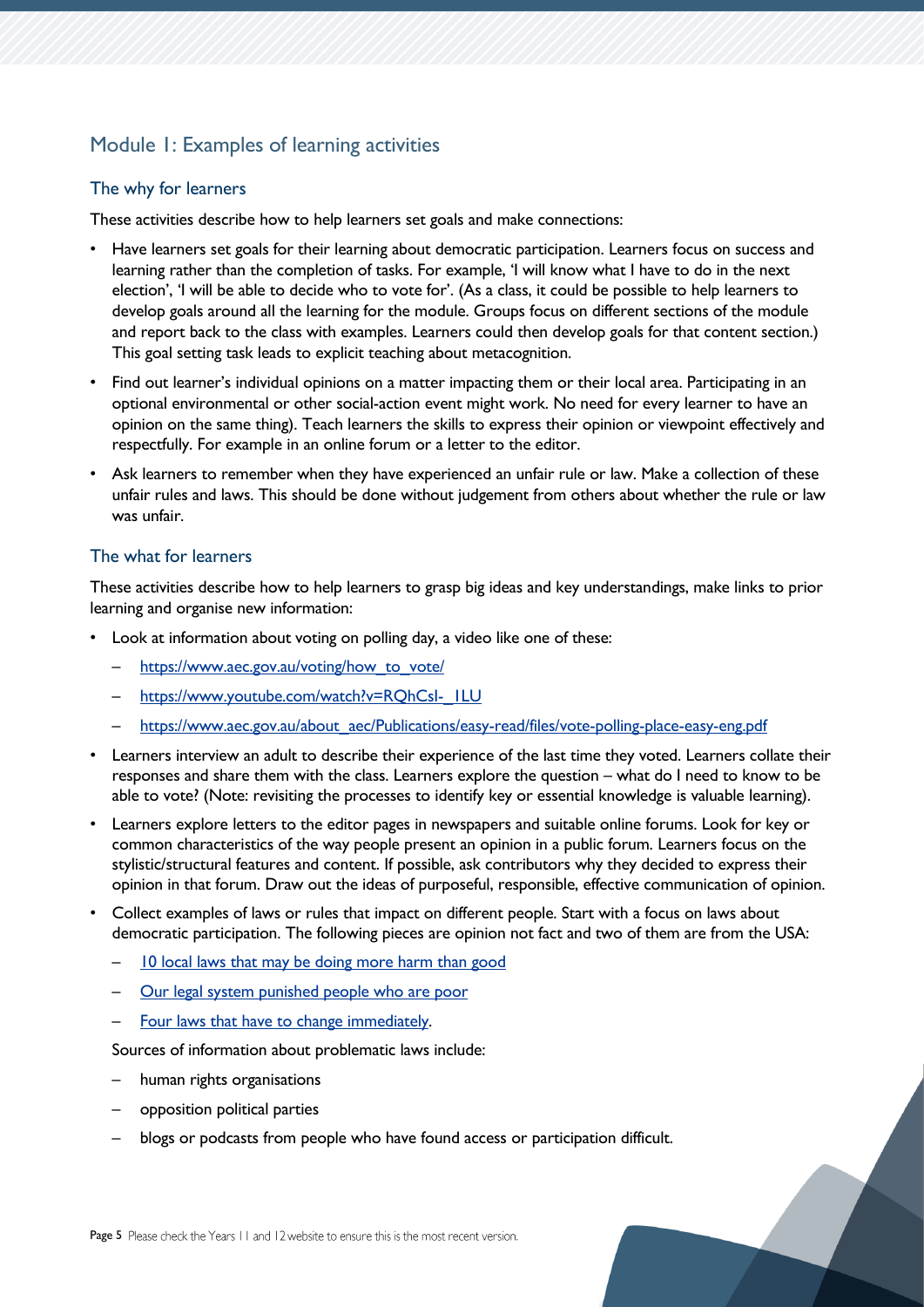Draw out the connections to the either the existing law, lack of supporting law or non-enforcement of law. Possible topics include:

- 'physical access laws',
- 'language and literacy barriers to participation'
- 'discrimination laws'.

#### The how for learners

These activities describe how to support learners to create, transfer and deepen knowledge and understanding:

- Run a class or school election to provide learners with voting experience.
- Set up an online opinion forum for the class. Provide regular topics for learners to comment on. Establish expectations or rules for comments. Possible forum questions include:
	- Should voting be compulsory?
	- Should you be able to stand for parliament if you have a criminal record?
	- Should minority groups have identified seats in parliament?
	- Do we need states?
- Encourage learners to develop a creative response to unfair rules or laws. This could be art, writing, performance or film and completed as an individual or small group. Responses could target:
	- one law or rule
	- a similar group of laws and rules
	- the concept itself that laws and rules aren't always fair.

### Module 1: Focus area guidance

#### Specialist knowledge

Specialist knowledge in module 1 includes:

- knowledge about the obligations and processes associated with voting in Australian elections
- knowledge of the purpose and origins of law and how the law relates to young people
- knowledge of Australia's three tier system of government: national, state and local.

#### Theories and concepts

Theories and concepts for module 1 should be addressed suitably for a level 1 course and include, where appropriate:

- rudimentary theory about types of government and democratic participation
- simple definitions of the rule of law and justice
- basic budget theory.

#### Methodology and terminology

Learners should be introduced to appropriate methodology to engage with the course and the terminology needed to engage with Australia's democracy and communities.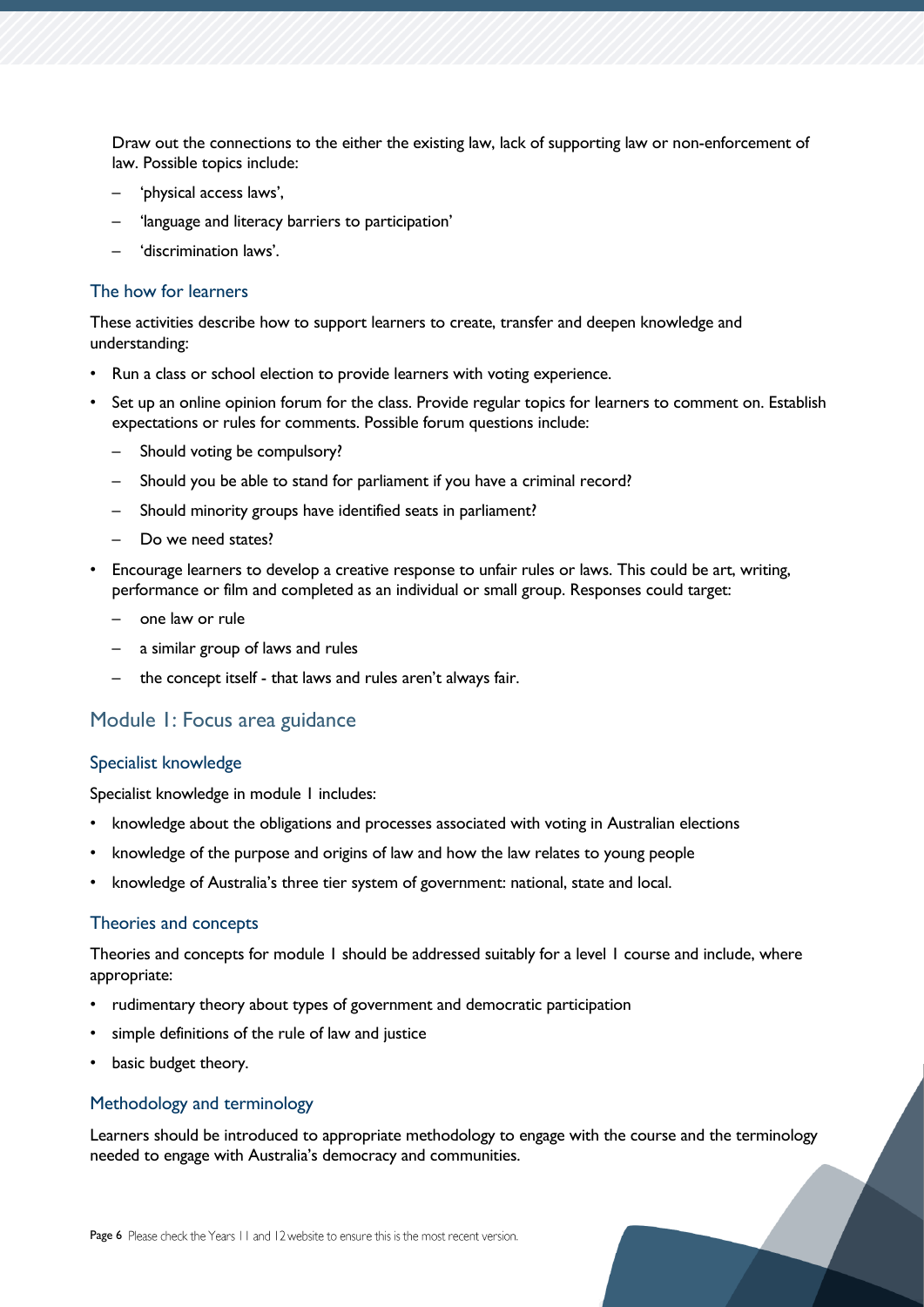- Methodology might include conducting surveys and other appropriate versions of participatory research, along with voting, letter writing, contributing to online forums and other forms of advocacy.
- Terminology for this module will include; voting, electorate, political party, candidate, poll, seat (in parliament), federal, commonwealth, state, local government, rules, laws, MLA, MLC, MHA, Senator, resources, budget, criminal, consumer protection, citizen.

### Module 1: Recommended resources

- <https://www.aec.gov.au/>
- <https://www.tec.tas.gov.au/>
- <https://www.parliament.tas.gov.au/>
- <https://education.aec.gov.au/teacher-resources/files/voting-in-australia.pdf>
- [https://www.parliament.act.gov.au/visit-and-learn/resources/lesson-plans/the-role-and-importance-of-rules](https://www.parliament.act.gov.au/visit-and-learn/resources/lesson-plans/the-role-and-importance-of-rules-and-laws)[and-laws](https://www.parliament.act.gov.au/visit-and-learn/resources/lesson-plans/the-role-and-importance-of-rules-and-laws)
- [https://medium.com/changelab-solutions/10-local-laws-that-may-be-doing-more-harm-than-good-](https://medium.com/changelab-solutions/10-local-laws-that-may-be-doing-more-harm-than-good-68c8ee8005c5)[68c8ee8005c5](https://medium.com/changelab-solutions/10-local-laws-that-may-be-doing-more-harm-than-good-68c8ee8005c5)
- https://www.youtube.com/watch?v=RQhCsI-\_ILU
- <https://www.abc.net.au/news/2021-11-08/innies-and-outies-being-queer-in-politics/100593672>

## <span id="page-6-0"></span>Module 2: Communities and us

The following learning outcomes are a focus of this module:

- 1. communicate purposefully and appropriately about civics and citizenship
- 2. apply fundamental metacognitive skills and self-management processes individually and collaboratively
- 3. engage practically with learning about civics and citizenship
- 4. manage relationships within the learning environment appropriately
- 5. outline key aspects of diversity and inclusion in Australia's communities and its relationships with the rest of the world
- 7. identify fundamental knowledge about local, national and global communities.

### Module 2: Teaching strategies

Fundamental metacognition skills and self-management processes should continue to be taught and monitored.

The authentic application of the learning should be clear and explicit to learners. For instance, examples of laws could be drawn from law that applies to the learners and the jurisdiction in which they live.

Feedback should be frequent and focus on the:

- learner as the 'owner' of their learning
- teacher as a collaborator and support person.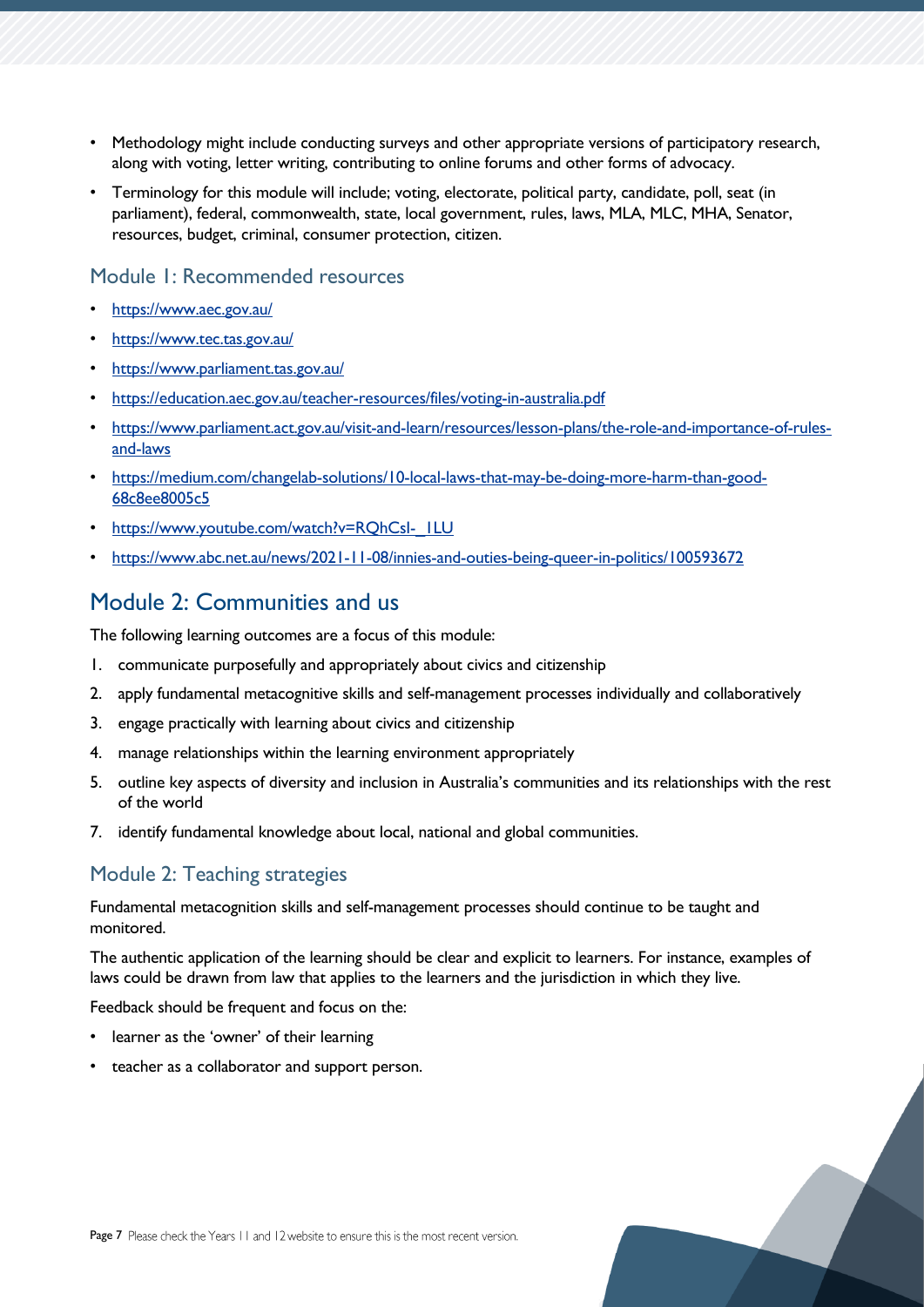## Module 2: Examples of learning activities

#### The why for learners

These activities describe how to help learners set goals and make connections:

- Excursion or incursion visit a local community group or ask two or three representatives from community groups to visit the class. Develop questions with the learners that focus on the role of the local community group and their membership.
- View Crocodile Dundee or a similar film from several decades ago. Ask learners to consider what the film has to say about Australian Identity and how this might have changed.
- Have learners engage with young environmental activists, perhaps through the social media profiles of the activists. This site may be useful [https://www.earthday.org/19-youth-climate-activists-you-should-follow](https://www.earthday.org/19-youth-climate-activists-you-should-follow-on-social-media/)[on-social-media/.](https://www.earthday.org/19-youth-climate-activists-you-should-follow-on-social-media/) Learners could work in pairs to present a profile of one of the activists for display in the classroom.

#### The what for learners

These activities describe how to help learners to grasp big ideas and key understandings, make links to prior learning and organise new information:

- Provide learners with carefully structured information on five local community groups. Supply a list of other local community groups that learners could research using the same questions and structure. Have individual learners select the three groups that most appeal to them and explain why.
- Teach learners how to develop a survey that can be delivered online or face to face. Guide small groups in the development of questions for their survey which could explore what people like about being an Australian. Surveys should be administered to as wide a range of people as possible, and results shared with the class.
- Have learners construct a communication about their class and school. Teach the structure of the communication and ensure that information is included such as school hours, age, class size and/or other matters that might differ in different schools around the world. Use organisations like International Pen Friends to distribute learners' communiques (don't forget teaching about online safety).

### The how for learners

These activities describe how to support learners to create, transfer and deepen knowledge and understanding:

- If possible, all learners could undertake volunteer work for a local community group. Branch out a little further if necessary. Learners should be involved in all aspects of the process, building the skills they will need as independent adults who may wish to volunteer.
- Design a display called Australians Today and assign sections of the display to small groups of learners to complete. Ensure that the display represents the diversity of people and experience of Australians today. Individual learners should be able to describe the display and what it shows.
- Have learners conduct guided research on global not-for-profit organisations. The research could include the aims/purpose of the organisation and how it asks the public to help. Use democratic decision making (ideally a vote with a secret ballot) to determine which organisation to support through a school or class enterprise. If time, groups of learners could be the 'party' that supports and campaigns for each organisation prior to the vote (after the group has selected their preference from a small list).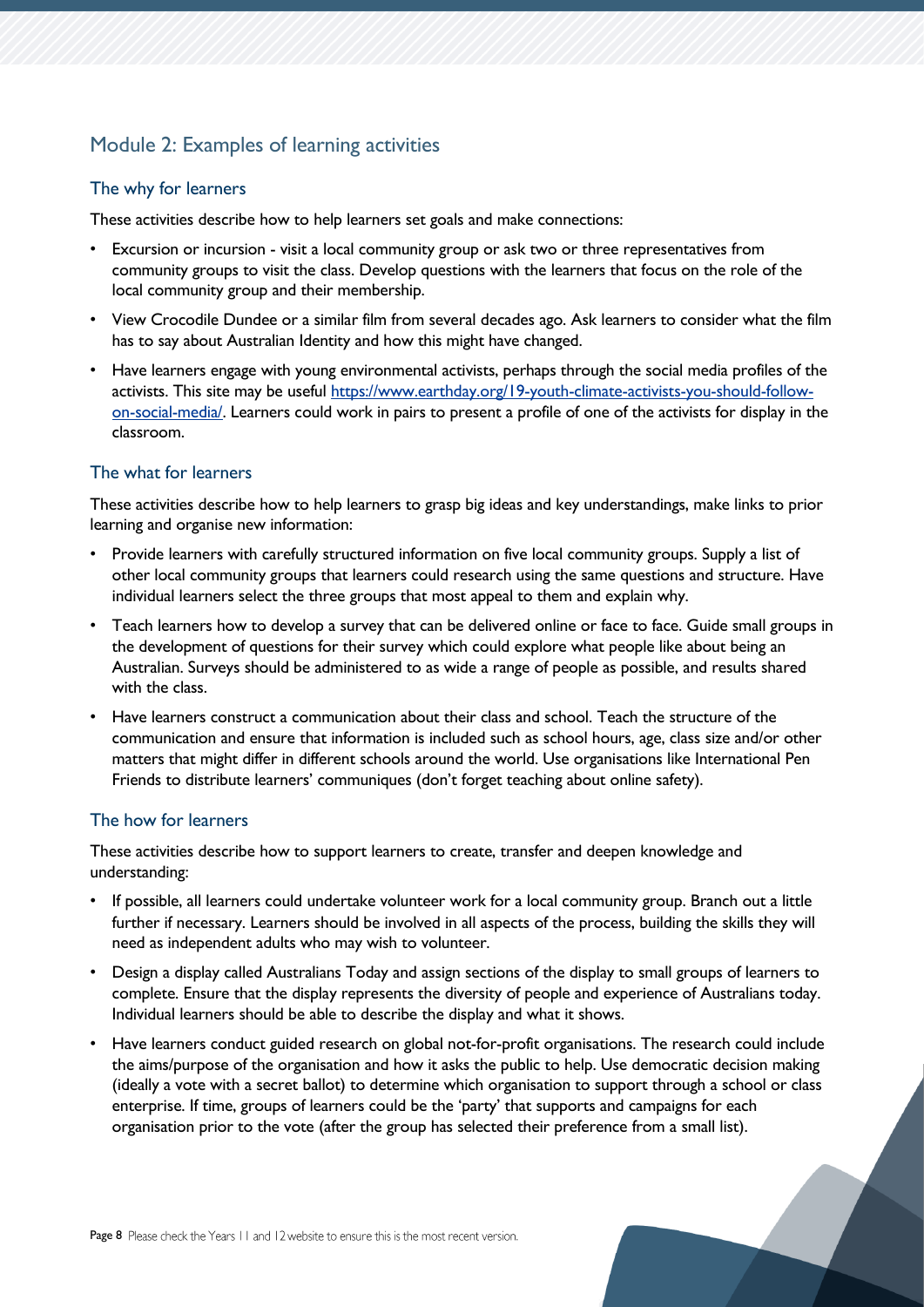## Module 2: Focus area guidance

#### Specialist knowledge

Specialist knowledge in module 2 includes:

- knowledge about local communities
- knowledge about citizenship in Australia and national identity
- knowledge about global citizenship.

#### Theories and concepts

Theories and concepts for module 2 should be addressed suitably for a level 1 course and include, where appropriate:

- rudimentary theory about citizenship
- simple definitions of international cooperation
- concepts of not-for-profit and charity organisations.

#### Methodology and terminology

Learners should be introduced to appropriate methodology to engage with the course and the terminology needed to engage with Australia's democracy and communities.

- Methodology might include basic online searches, conducting surveys and other appropriate versions of participatory research, along with filling out membership forms, letter writing, contributing to online forums and other forms of advocacy.
- Terminology for this module will include; community organisation, not-for-profit, charity, volunteer, identity, citizenship, sister city, global citizenship.

## Module 2: Recommended resources

- <https://www.communities.tas.gov.au/>
- <https://www.multicultural.tas.gov.au/community>
- <http://www.activelaunceston.com.au/Groups/Sport>
- <https://www.earthday.org/19-youth-climate-activists-you-should-follow-on-social-media/>
- <https://www.activeactivities.com.au/directory/category/sports/location/tas/>
- <https://www.volunteeringtas.org.au/#/>
- <https://www.volunteer.com.au/volunteering/in-tasmania-tas>
- <https://info.australia.gov.au/information-and-services/immigration-and-visas/australian-citizenship>
- <https://www.commonsense.org/education/top-picks/social-networks-for-students-and-teachers>
- <https://www.globalcitizen.org/en/>
- [https://www.ourcommunity.com.au/general/general\\_article.jsp?articleId=103](https://www.ourcommunity.com.au/general/general_article.jsp?articleId=103)
- <https://www.launceston.tas.gov.au/Council/Our-Sister-Cities>
- <https://www.un.org/en/>
- <https://www.sistercitiesaustralia.org.au/>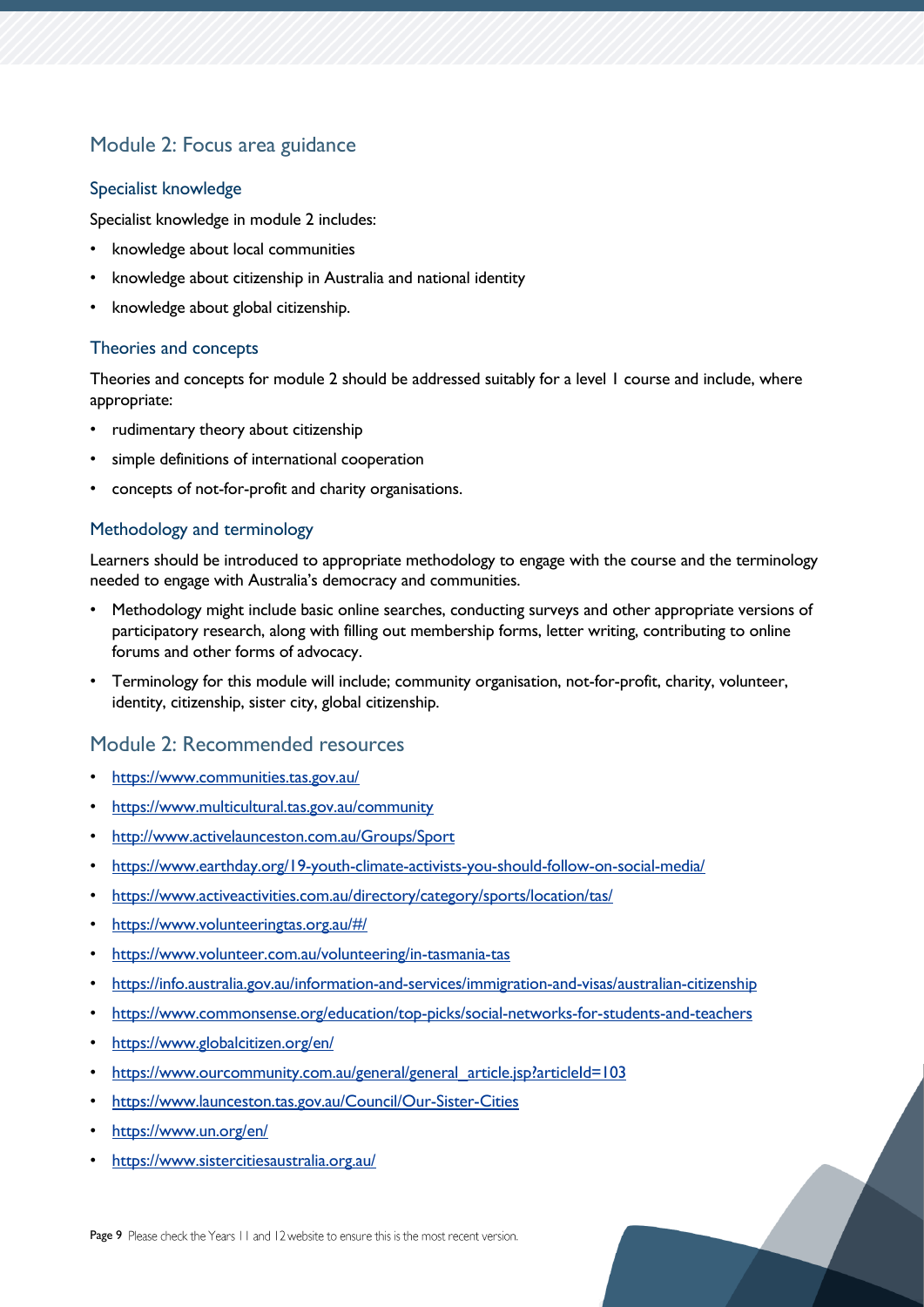## <span id="page-9-0"></span>Module 3: Belonging, citizenship and diversity

The following learning outcomes are a focus of this module:

- 1. communicate purposefully and appropriately about civics and citizenship
- 2. apply fundamental metacognitive skills and self-management processes individually and collaboratively
- 3. engage practically with learning about civics and citizenship
- 4. manage relationships within the learning environment appropriately
- 5. outline key aspects of diversity and inclusion in Australia's communities and its relationships with the rest of the world
- 8. plan and complete a project.

### Module 3: Teaching strategies

Fundamental metacognition skills and self-management processes should continue to be taught and monitored.

The authentic application of the learning should be clear and explicit to learners. For instance, examples of diverse points of view could connect with topics or issues of interest to the learners.

Feedback should be frequent and focus on the:

- learner as the 'owner' of their learning
- teacher as a collaborator and support person.

### Module 3: Examples of learning activities

Note that the work requirement for module 3 should encompass at least 20 hours of the 50-hour module. Consequently, learning activities that are not related to the work requirement will necessarily be fewer and briefer.

### The why for learners

These activities describe how to help learners set goals and make connections:

- Design a club for class members to belong to. Membership of the club being identical to membership of the class. Create a virtual time-capsule that will be delivered back to members in ten years. Including some of each learner's work on belonging, identity and inclusion would be valuable. The focus of the learning is on joining and belonging to the club.
- View an episode of Futurama or a similar show with a diverse range of lead characters. Have learners design inclusion strategies to include each major cast member in their class. The focus could then broaden to imagine inclusion strategies that would be needed to include the cast in an excursion.
- Provide learners with a list of social activism projects and ask them to rank or score the projects. For example, in terms of:
	- which they would prefer to participate in
	- the value or worth of the project
	- the urgency of the project.

There are many worthwhile social action projects, including those listed under recommended resources.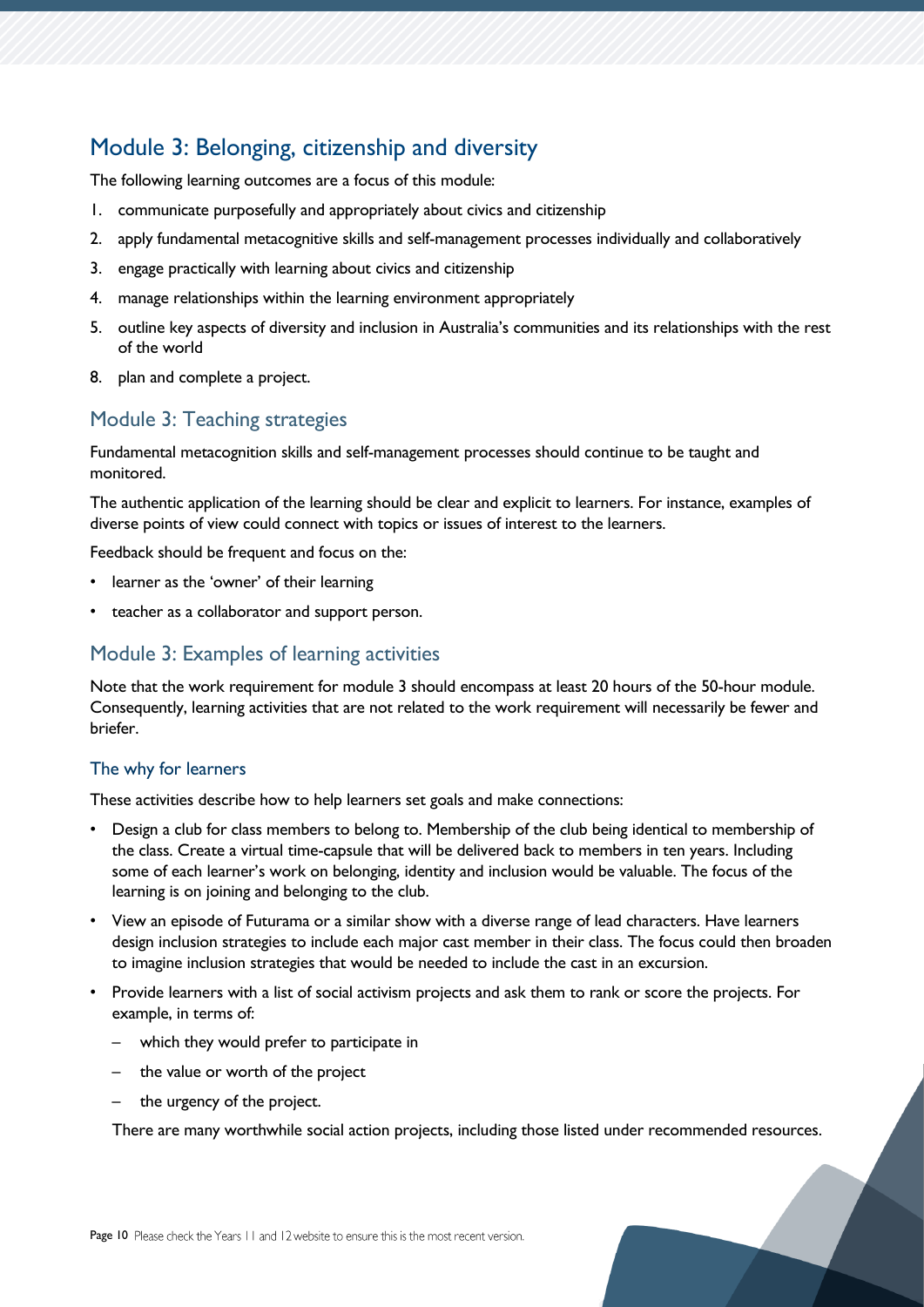#### The what for learners

These activities describe how to help learners to grasp big ideas and key understandings, make links to prior learning and organise new information:

- Research the diversity in one of the houses of the Tasmanian or Commonwealth Parliament through the profiles of the members. Divide the class in to four groups; one to look at the House of Assembly, one for the Legislative Assembly, one for the House of Representatives and the fourth for the Senate. Learners looking for an extension activity could look at the diversity in Parliament in comparison to the diversity in the community (found in Australian Bureau of Statistics data). Design, with the class, an effective means of collating and presenting the data findings of the research (a table would be a great idea).
- Invite a guest speaker or two from a local cultural group (or visit a cultural display). This could be a group with a particular ethnic background or a group associated with a particular activity such as dancing, bushwalking or martial arts. Focus learner inquiry on the group's history and involvement in the local community. The sites listed under resources may help.
- Have learners carry out the project from the third 'how' activity from module 2 (if this does not conflict with the work requirement for this module by either requiring too much time or by being identical with the work requirement project chosen by a group of learners).

#### The how for learners

These activities describe how to support learners to create, transfer and deepen knowledge and understanding:

- Invite a guest speaker from a major charity or other not-for-profit to visit the class. Re-visit prior learning about seeking information through questioning from module 1 (and respectful interactions). Have the learners design visual displays to promote the charity or other not-for-profit.
- Research the Australians of the Year for the last decade or so. <https://www.australianoftheyear.org.au/recipients/> (state winners can be found if you click on each year). Have the learners investigate diversity and inclusion in the recipients of the awards and/or their project/contribution. Take the time to reinforce learning on how to collate record and present data. If time is short just focus on the Local Hero recipients. Information and visuals could be included in an Australians Today display if the class has one.
- If learners have ranked social activism projects (see above) have them develop a statement of the rationale or worth of their top three projects. This might be a good opportunity to explore and teach an alternative means of communication such as voice recording to present the information. Each learner could record their three statements and then select one to be part of a class recording, podcast or broadcast. This product could then be added to the virtual time-capsule.

## Module 3: Focus area guidance

#### Specialist knowledge

Specialist knowledge in module 3 includes:

- knowledge about joining local, national or global communities
- knowledge of diversity in Australia and the benefits it brings
- knowledge about implementing social action.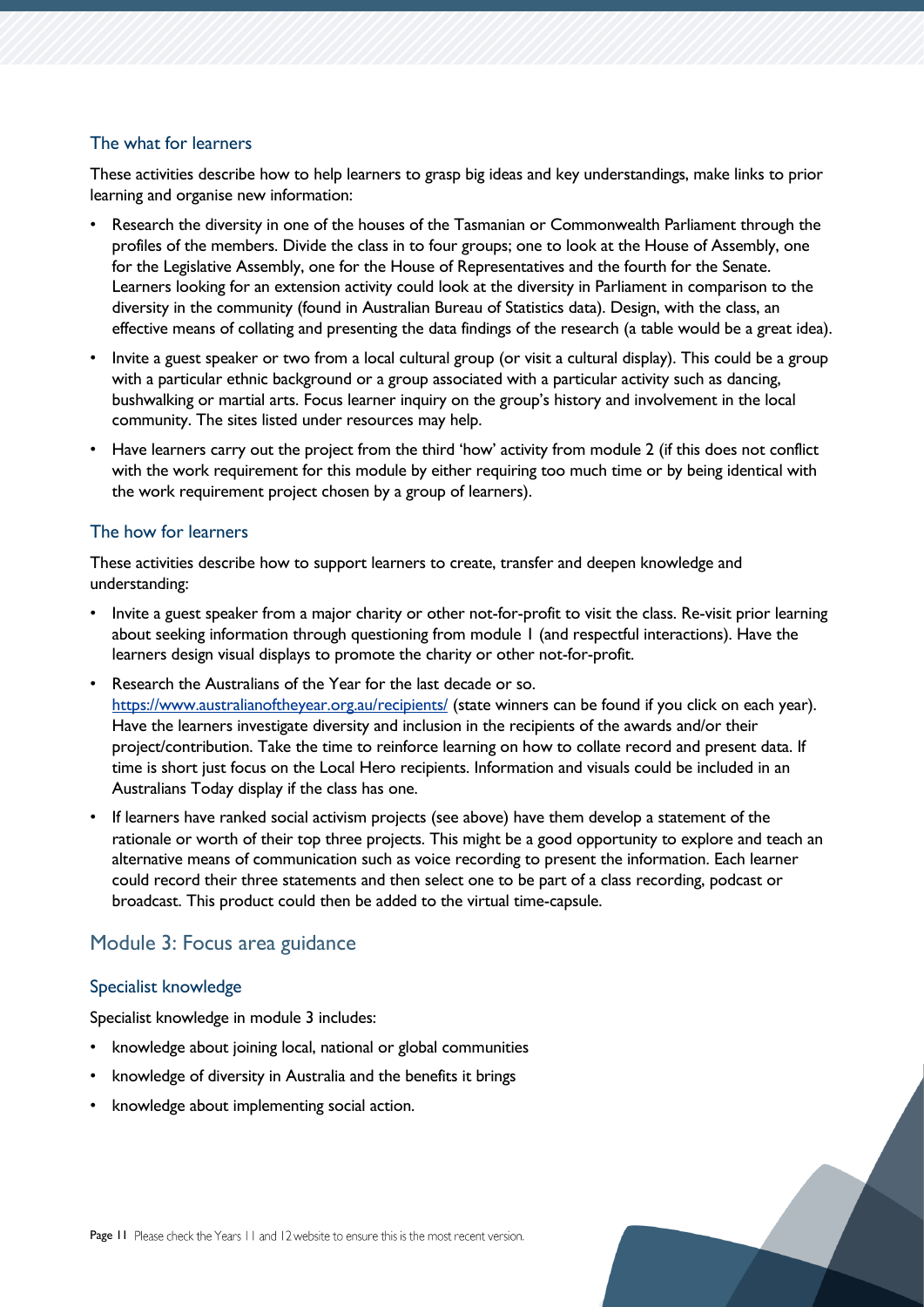### Theories and concepts

Theories and concepts for module 2 should be addressed suitably for a level 1 course and include, where appropriate:

- rudimentary theory about active citizenship
- straight-forward definitions of diversity and inclusion
- concepts of sustainable action.

#### Methodology and terminology

Learners should be introduced to appropriate methodology to engage with the course and the terminology needed to engage with Australia's democracy and local, national and global communities.

- Methodology might include basic online searches, conducting surveys and other appropriate versions of participatory research, along with filling out membership forms, letter writing, contributing to online forums and other forms of advocacy.
- Terminology for this module will include; diversity, inclusion, active-citizenship, sustainable-action.

### Module 3: Recommended resources

- <https://www.4ocean.com/>
- [https://au.whogivesacrap.org](https://au.whogivesacrap.org/)
- [Clean Up Australia](https://www.cleanup.org.au/cleanupaustraliaday)
- [40 Hour Famine 2021 | World Vision Australia](https://www.worldvision.com.au/40hf-2021)
- [Relay For Life | Cancer Council](https://www.cancer.org.au/relay-for-life)
- [https://opportunity.org.au](https://opportunity.org.au/)
- [https://unwrapped.oxfam.org.au](https://unwrapped.oxfam.org.au/)
- <https://www.australianoftheyear.org.au/>
- https://www.multicultural.tas.gov.au/community cultural organisations
- [https://www.facebook.com/pages/category/Shopping---Retail/Tasmanian-Hazara-Market-](https://www.facebook.com/pages/category/Shopping---Retail/Tasmanian-Hazara-Market-315559908916373/)[315559908916373/](https://www.facebook.com/pages/category/Shopping---Retail/Tasmanian-Hazara-Market-315559908916373/)
- [https://www.facebook.com/pages/category/Community-Organization/Sudanese-Community-Launceston-](https://www.facebook.com/pages/category/Community-Organization/Sudanese-Community-Launceston-1146729818696014/)[1146729818696014/](https://www.facebook.com/pages/category/Community-Organization/Sudanese-Community-Launceston-1146729818696014/)
- <https://www.facebook.com/VietCommunityTas/>

## <span id="page-11-0"></span>Supporting learner responses

The work requirements outlined in the course document describe the fundamental assessment evidence. Inclusion of other tasks may support and enhance learning. Learning activities aim to support and enrich understanding and achievement of the learning outcomes. Possible strategies to support learner responses to work requirements are provided.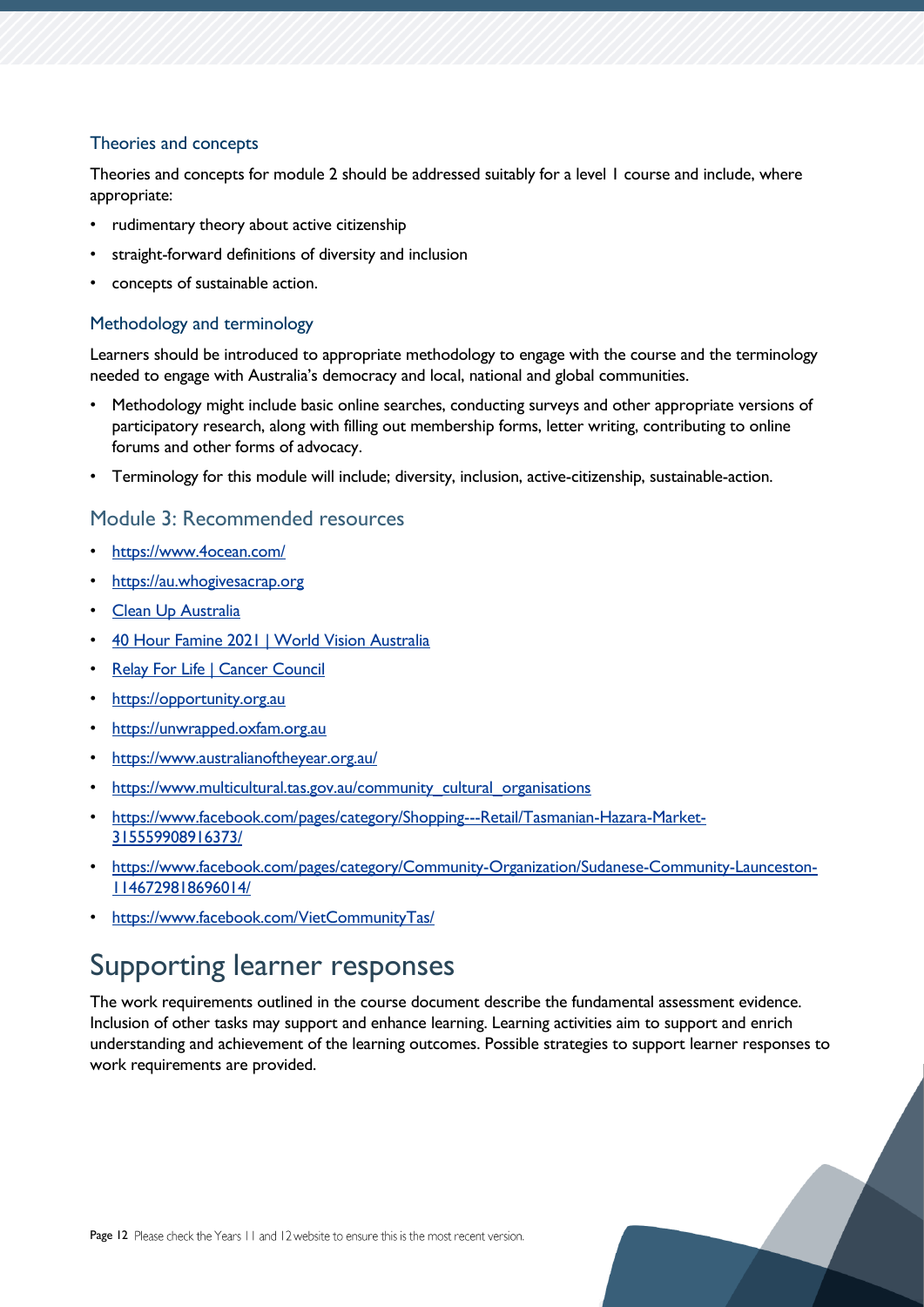## <span id="page-12-0"></span>Module 1: Australia's democracy

### **Context**

Learners have been learning about the processes, opportunities and requirements for voting in elections in Australia and are about to participate (or have participated) in an election of their own. The learning focus here is on familiarity with the processes and products associated with elections. The first component of the work requirement for module 1 requires learners to produce two 'election' artefacts.

## Relevant learning outcomes

- 1. communicate purposefully and appropriately about civics and citizenship
- 2. apply fundamental metacognitive skills and self-management processes individually and collaboratively
- 3. engage practically with learning about civics and citizenship
- 4. manage relationships within the learning environment appropriately
- 6. identify key aspects of Australia's democratic system.

## **Scaffolding**

- Ensure that learners' artefacts demonstrate an understanding of:
	- the purpose of the artefact
	- the audience of the artefact
	- the process of an election.
- As illustration, a learner's how to vote card might address the purpose, audience and process by including:
	- the name of the candidate, and 'party affiliation' if relevant (purpose)
	- reasons for voting for the candidate (purpose and audience)
	- the position the candidate was standing for (audience and process)
	- the date of the election and time if relevant (process)
	- advice on who else to vote for, or the ordering of preferences (process).

## <span id="page-12-1"></span>Module 2: Communities

### **Context**

Learners have been learning about local community groups. They might also have learnt about global communities and national identity. Module 1 introduced learners to the barriers some people face participating in democracy. Module 2 enabled learners to explore the barriers people face becoming involved in their community or accessing citizen rights. The key learning here is that not everyone has equal access to opportunities that many of us take for granted. Part of the module 2 work requirement requires learners to focus their assessment artefact on barriers to 'community participation' or barriers to 'being Australian'. The artefact itself should be either three posters or one speech or an audio-visual presentation.

### Relevant learning outcomes

1. communicate purposefully and appropriately about civics and citizenship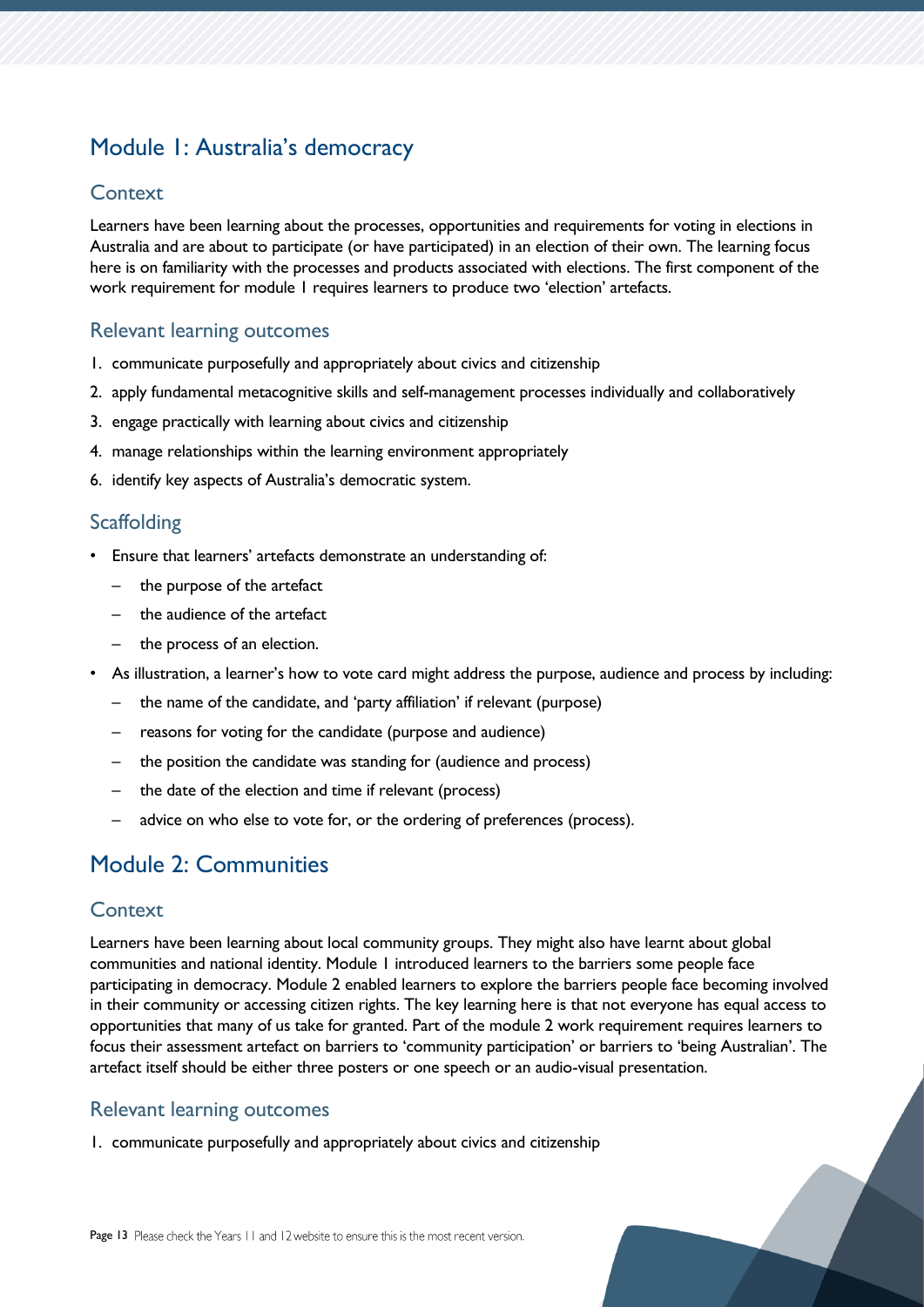- 2. apply fundamental metacognitive skills and self-management processes individually and collaboratively
- 3. engage practically with learning about civics and citizenship
- 4. manage relationships within the learning environment appropriately
- 5. outline key aspects of diversity and inclusion in Australia's communities and its relationships with the rest of the world
- 6. identify fundamental knowledge about local, national and global communities.

## **Scaffolding**

- Ensure that learners consider solutions to access and participation problems (barriers) as well as the problems themselves.
- It will be necessary for learners to be familiar with the 'barrier' before they can consider solutions.
- In many cases there will be opportunities to connect learners with personal stories from people who have faced and overcome 'barriers'.
- It will be important to explicitly teach the skills associated with producing and presenting the resultant artefact.

## <span id="page-13-0"></span>Module 3: Global citizens

## **Context**

The work requirement for module 3 is a group project aimed at making the world a better place. Each individual learner is expected to develop a presentation on the project. One of the assessable elements of the individual presentation is a topic outline. The topic outline should present the problem or issue that the project is designed to address. For instance, a project to host a school 'Clean Up Day' is designed to address rubbish pollution and waste. The topic outline would probably define the issue of pollution with an emphasis on rubbish and waste. Detail might also be provided about the problem locally and/or major sources of rubbish and waste. In this example it might also be relevant to include a very brief reference to Clean up Australia.

## Relevant learning outcomes

- 1. communicate civics and citizenship information
- 2. use metacognitive skills and reasoning
- 3. apply learning in practical contexts
- 7. identify some characteristics of local, national and global communities
- 8. plan and complete a project.

## **Scaffolding**

- The report section of the individual presentation has an expected word range (60 200 words) indicating an expectation of some formality in the report. The topic outline has not been assigned a word range indicating more flexibility in how the outcomes may be achieved. A poster, diorama, short song or performance for instance could be as effective as a piece of extended writing for presenting the topic outline.
- Explicit teaching about the skills associated with presenting the topic outline will be necessary.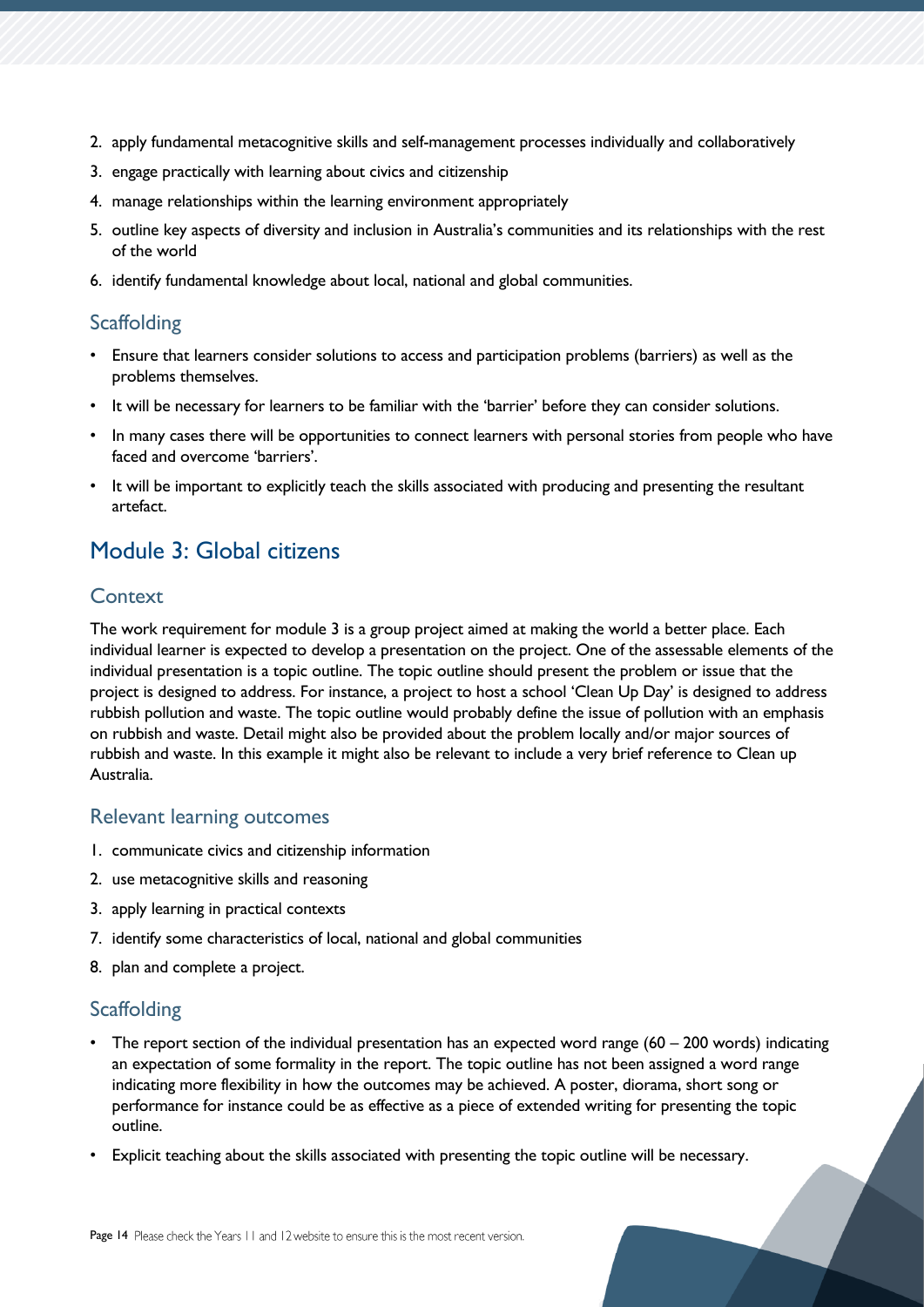• Group research on the problem or issue that the project addresses (that is also the subject of the topic outline) is useful but learners should present an individual topic outline where suitable.

## <span id="page-14-0"></span>Additional support resources<sup>2</sup>

- [Course Document](https://www.tasc.tas.gov.au/students/courses/humanities-and-social-sciences/cvc115122/)
- [Sample Scope and Sequence](https://documentcentre.education.tas.gov.au/_layouts/15/DocIdRedir.aspx?ID=TASED-1409172972-1877)
- [Community of Practice Information](https://11and12.education.tas.gov.au/communities-of-practice/)

## <span id="page-14-1"></span>References

Australian Broadcasting Commission, Compulsory Voting in Australia – Ask Annabel Crabb, viewed 9 November 2021

https://www.youtube.com/watch?v=RQhCsI-\_ILU

Australian Electoral Commission, How to vote, viewed 9 November 2021 [https://www.aec.gov.au/voting/how\\_to\\_vote/](https://www.aec.gov.au/voting/how_to_vote/)

Australian Electoral Commission, How to vote at a polling place, viewed 9 November 2021 [https://www.aec.gov.au/about\\_aec/Publications/easy-read/files/vote-polling-place-easy-eng.pdf](https://www.aec.gov.au/about_aec/Publications/easy-read/files/vote-polling-place-easy-eng.pdf)

Australian of the Year Awards, Recipients, viewed 9 November 2021 <https://www.australianoftheyear.org.au/recipients/>

ChangeLab Solutions, [local laws that may be doing more harm than good,](https://medium.com/changelab-solutions/10-local-laws-that-may-be-doing-more-harm-than-good-68c8ee8005c5) viewed 9 November 2021 [https://medium.com/changelab-solutions/10-local-laws-that-may-be-doing-more-harm-than-good-](https://medium.com/changelab-solutions/10-local-laws-that-may-be-doing-more-harm-than-good-68c8ee8005c5)[68c8ee8005c5](https://medium.com/changelab-solutions/10-local-laws-that-may-be-doing-more-harm-than-good-68c8ee8005c5)

Earthday, 19 Youth Activists you should follow on social media, viewed 9 November 2021 <https://www.earthday.org/19-youth-climate-activists-you-should-follow-on-social-media/>

The Sydney Morning Herald, [Four laws that have to change immediately,](https://www.smh.com.au/opinion/four-laws-that-have-to-change-immediately-20170621-gwvo8h.html) viewed 9 November <https://www.smh.com.au/opinion/four-laws-that-have-to-change-immediately-20170621-gwvo8h.html>

 $<sup>2</sup>$  All resources cited were accessed and checked for accuracy and appropriateness of content on 9 November 2021.</sup> Teachers should check the suitability of all recommended resources for their specific group.